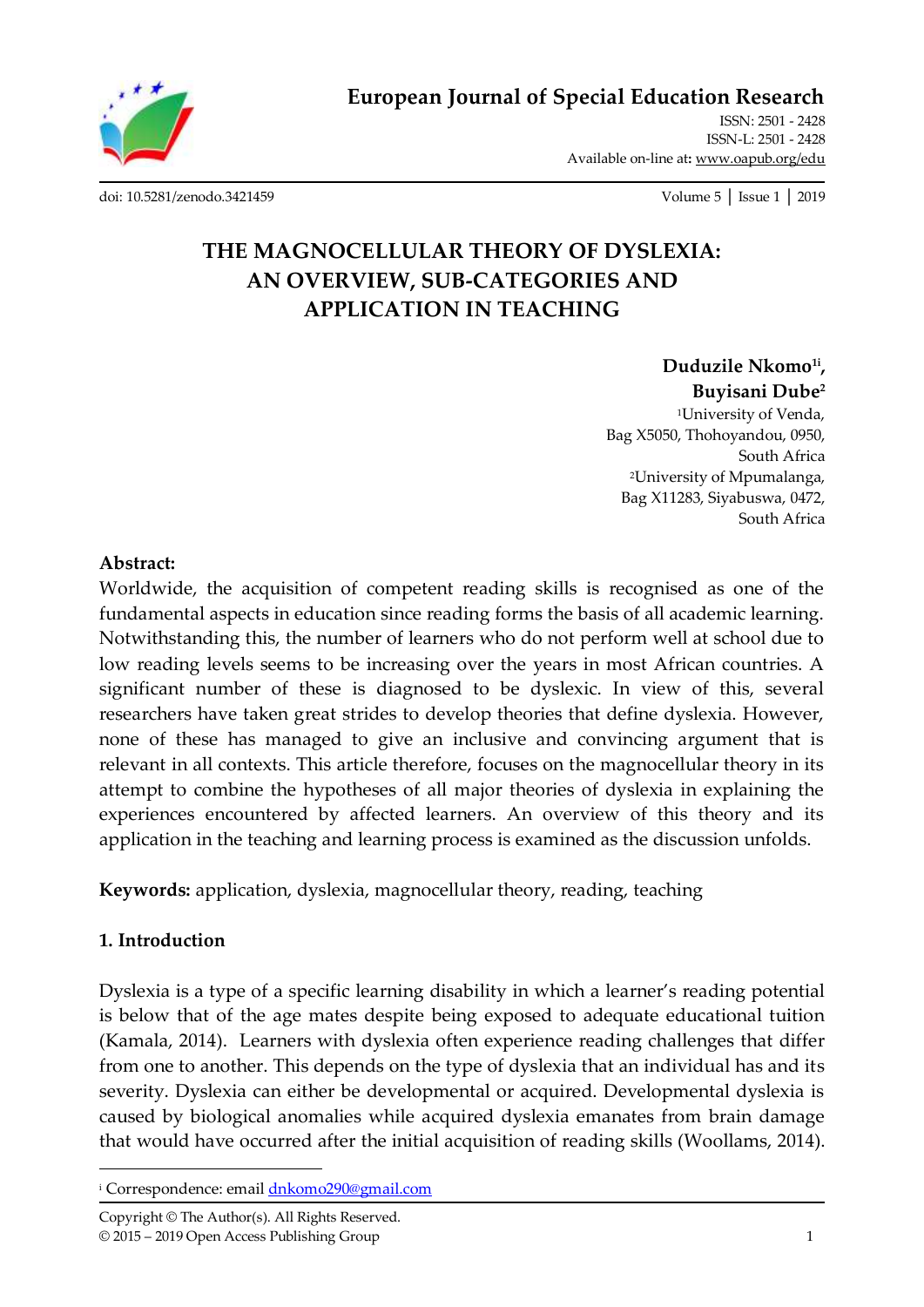The subcategories of developmental dyslexia include auditory, visual and mixed dyslexia. Dulude (2012) cites peripheral and central dyslexia as the two main types of acquired dyslexia. Detailed knowledge of the aetiology, types, signs and symptoms of this learning disability assists in designing and providing suitable intervention.

# **2. An overview of the magnocellular theory of dyslexia**

The magnocellular theory is a combined theory that seeks to integrate all the findings of the visual, auditory, phonological and the cerebellar hypothesis in explaining dyslexia. Proponents of the magnocellular theory contend that dyslexia is caused by a neurological impairment in the magno cells of the brain thalamus, an area which is responsible for the processing of visual and auditory stimuli (Kranich & Lupfer, 2014). This means that, when the magnocellular cells are dysfunctional, information received either through the sense of sight or hearing might not be accurately interpreted, leading to a distortion of its meaning. Benasich and Fitch (2012) further observe that, the magnocellular dysfunction may also influence the development of tactile problems found in some dyslexic learners. In other instances, all sensory modalities might be impaired.

## **2.1 The sub-categories of the magnocellular theory**

This section outlines the sub-categories of the magnocellular theory. An attempt to describe how they are linked to it is given before briefly highlighting some of their limitations in explaining dyslexia.

# **2.2 The visual processing theory**

This theory reflects the oldest and most popular hypothesis of dyslexia. The first proponent of the visual processing theory was Orton (1925) who maintained that, dyslexics "see" letters and words in reverse, for example;  $|p|$  for  $|q|$ ,  $|d$  for  $b$ ,  $|was|$ for  $|saw|$ ,  $|ton|$  for  $|not|$  (Ritchey & Goeke, 2006). In view of this, Orton reasoned that images of letters are stored in both halves of the brain, but those in the right hemisphere are mirror images of those found in the opposite hemisphere. He thought that letter and word reversals in reading and writing are due to delayed lateral dominance, which resulted in the failure to suppress the "reversed" letter images in the non-dominant hemisphere. The net result was that some individuals with dyslexia see letters and words in reverse (Clark, Boutros & Mendez, 2010).

A common characteristic of the visual and the magnocellular theory is that they both explain visual difficulties experienced by some dyslexic learners as emanating from poor development of the magnocellular system, an area of the brain that is sensitive to visual motion (Shery *et al.*, 2011). This system connects the eye retina to the occipital and parietal lobes of the brain thereby allowing information brought in by the eye to be processed by the necessary areas of the brain. Stein (2018) contends that, the magnocellular system also helps to keep the two eyes fixated to converge on each word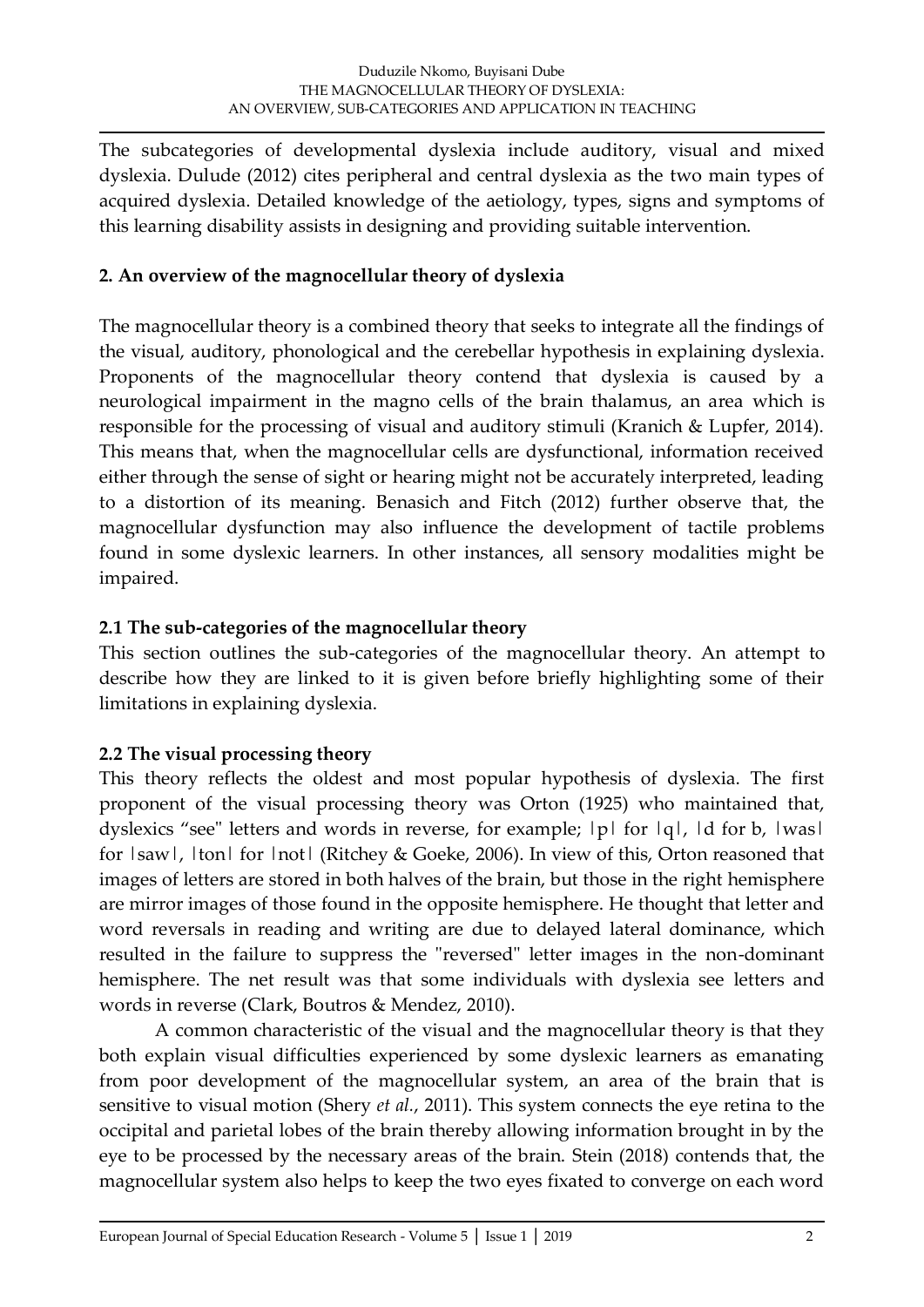during the process of reading. This further means that, a deficit in the magnocellular pathway leads to problems in visual processing, and, via the posterior parietal cortex, to abnormal binocular control and unstable perceptions of print.

# **2.3 The auditory processing theory**

The claim of the auditory theory is that dyslexia may be caused by defects in the left auditory cortex (Fostick & Ram-sur, 2012). This is the part of the brain's temporal lobe responsible for sound naming, identification and temporal processing. Affected individuals may show poor performance on several auditory tasks, including frequency discrimination and temporal order judgment. They also tend to mishear words, substitute similar-sounding words for the actual auditory target and have difficulties with sound-blending or spelling (Prestes & Feitosa, 2016). Other experiences include having flat or monotonic speech when reading and receptive language deficits that encompass semantics and syntax. A phonological deficit in some learners with dyslexia is secondary to a more basic auditory impairment (Richardson, Thomson, Scott & Goswami, 2004). This means that, poor processing of auditory information is the direct cause of phonological deficits that may further result in retarded reading. The relationship between the magno-cellular and auditory theory is that, some proponents of the latter view dyslexia as a result of mild auditory magno-cellular impairment (Richardson et al, 2004). This means that, any slight deficit in the magnocellular pathway linked to audition may eventually lead to dyslexia.

# **2.4 The phonological deficit theory**

According to the phonological deficit theory, dyslexics have a specific sound manipulation impairment, which affects their auditory memory, word recall, and sound association skills when processing speech (Caylak, 2010; Press, 2012). The theory contends that competence in reading an alphabetic system requires effective learning of the grapheme- phoneme correspondence and if sounds are poorly represented, stored or retrieved, the mastery of grapheme-phoneme correspondence is affected accordingly (Caylak, 2010).

As such, the phonological theory reveals a straight forward link between a cognitive deficit and the behavioral problem of concern. At the neurological level, it is usually assumed that the origin of the disorder is a congenital dysfunction of lefthemisphere of the brain areas underlying phonological representations, or connecting between phonological and orthographic representations (Prestes & Feitosa, 2016). The evidence of dyslexia in certain individuals is poor performance on tasks that require competence in phonological awareness, phonics, vocabulary, fluency and reading comprehension (Ramus, Marshall, Rosen & Heather, 2013). Poor verbal short-term memory and slow automatic naming in some dyslexics also points to a more basic phonological deficit, perhaps having to do with the quality of phonological representations, or their access and retrieval (Press, 2012).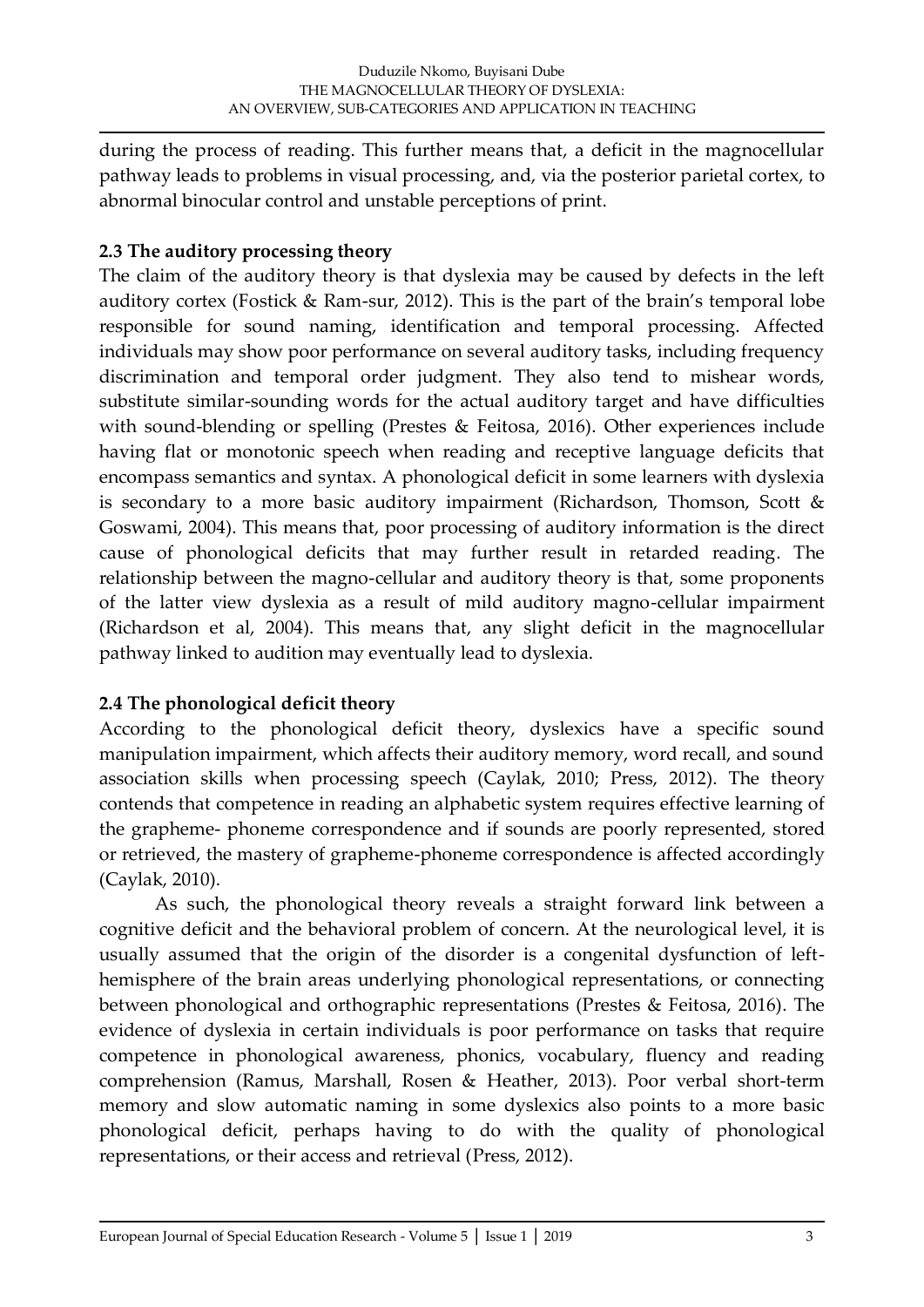#### **2.5 The cerebellar theory**

The cerebellar theory is primarily based on the observation that some learners with dyslexia show a variety of motor problems caused by a cerebellar impairment (Nicolson, Fawcett & Dean, 2001)**.** These can be depicted in overall clumsiness, poor manual dexterity, balance and coordination. Stein (2018) describes the cerebellum as a large brain mass that is responsible for the acquisition of motor skills necessary for balance and co-ordination. Also, the role of the cerebellum in automatisation cannot be over emphasised (Clark, Boutros & Mendez, 2010). Rapid Automatised Naming (RAN) denotes one's ability to quickly identify visuals, such as numerals, letters, colours and objects. Swanson, Harris and Graham (2013) relates RAN to a combination of phonological, orthographic and processing skills which represent a similar microcosm of cognitive tasks that are involved in reading development. Since RAN has a strong correlation with reading proficiency it means that, associated skills can be considered in the assessment of learners with a reading disability. On a different note, some dyslexic learners' handwriting can be directly linked to a cerebellar dysfunction hypothesis as this skill requires precise timing and co-ordination of diverse muscle groups' (D' Angelo & Casali, 2013).

Ramus (2004), observes that the relationship that exists between the magnocellular and the cerebellar theory is that a generalised dysfunction of magno-cells does not only affect sensory pathways but also spreads to the posterior parietal cortex and the cerebellum. This encompasses all the known cognitive, sensory, and motor manifestations of dyslexia. In view of this, Clark et al. (2010) posit that, when the dyslexic's cerebellum is mildly impaired, often due to dysfunctional magno-cells, this does not only affect their automatisation skill but also their formation of words using the tongue and facial muscles. This results to poor articulation of words. Affected learners often read slowly, with effort and less fluency. It is, moreover, postulated that, retarded or dysfunctional articulation would further lead to deficient phonological representations.

# **2.6 A critique of the sub-categories of the magnocellular theory**

The magnocellular theory, unique in its ability to account for all manifestations of dyslexia, is attractive. However, like all the other theories it has some limitations that are mostly depicted in its subcategories (Ramus, 2004). One line of criticism emphasises its several failures to replicate findings of visual deficits in some learners with dyslexia and inconsistencies between assumptions and results established after an investigation (Kranich & Lupfer, 2014). The visual aspect of the magno-cellular theory also does not explain the contribution of other mechanisms involved in reading, although it acknowledges the existence of auditory and phonological problems in some learners affected (Caylak, 2010).

Another line of criticism is failure of the auditory processing theory to account for the existence of auditory deficits in some learners with dyslexia. This means that some investigations have established an intact rapid auditory processing ability in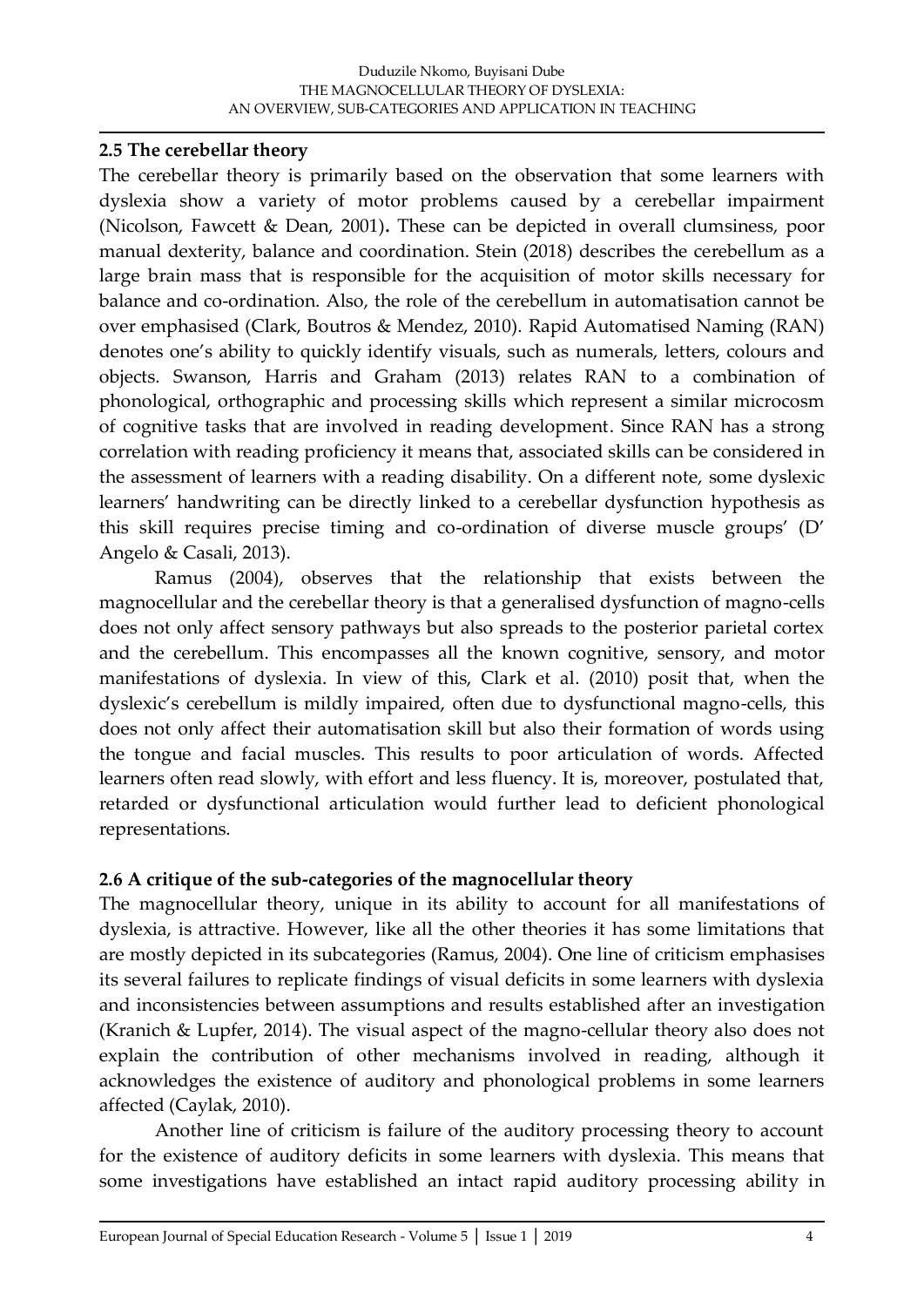affected individuals (Stein, 2018). Other studies however, do find auditory impairments in a sub-group ranging from a few isolated persons to about half of the population under study (Richardson *et al.,* 2004). Another limitation posed by this theory is that it does not account for the visual or automatic reading contribution to reading. Nonetheless, it can be applauded for attempting to show the link between audition, phonological awareness and production of speech.

Furthermore, the major weakness of the phonological theory is that it focuses more on the relationship between letter symbols and sounds but fails to account for the existence of sensory and motor impairments in some learners with this learning disability. Proponents of this theory tend to dismiss these disorders based on the conviction that there are not basic features of dyslexia. This means that, while they consider the co-existence of motor impairments with phonological deficits as potential signs of dyslexia, they do not perceive them as playing a causal role in the existence of this reading disorder (Ramus *et al.,* 2013).

This study argues that the cerebellar theory fails to account for sensory disorders found in some learners with dyslexia. While this hypothesis puts emphasis on motor impairment, it does not specify the proportion of dyslexics that are affected by motor problems. Kronbichler *et al* (2002), observe that studies previously conducted have had varying results with some failing to establish any while others identifying them in a subgroup of affected persons. Ramus et al. (2013), further clarify that motor dysfunction is normally found in dyslexic learners who also have attention-deficit hyperactivity disorder (ADHD).

# **3. Application of the magno-cellular theory in teaching**

The magnocellular theory as a unit of key theories of dyslexia substantiates that the reading challenges experienced by individuals affected differ from one to the other hence the need to conduct a detailed assessment procedure before giving any intervention. The following section discusses strategies that may be employed to improve visual, auditory, phonological processing of information and automatic reading potential in specific groups of learners with dyslexia. The final section will focus on multi-sensory teaching as the ultimate proposal of the magno-cellular theory.

# **3.1 Visual Processing of Information**

To counter the visual processing difficulties faced by some dyslexics, teachers must consider the adoption of strategies that can improve visual perception of information. In view of this, Autrey and DeMuth (2012) suggest that educational tasks that may improve visual discrimination of objects utilise grouping, sorting and matching activities. For learners to understand differences that exist in objects, an awareness of their distinct features which include shape, size and colour is paramount, hence the usefulness of various media in the teaching process cannot be disputed. Marshall (2008) substantiates that, in the actual representation of reading matter, learners may be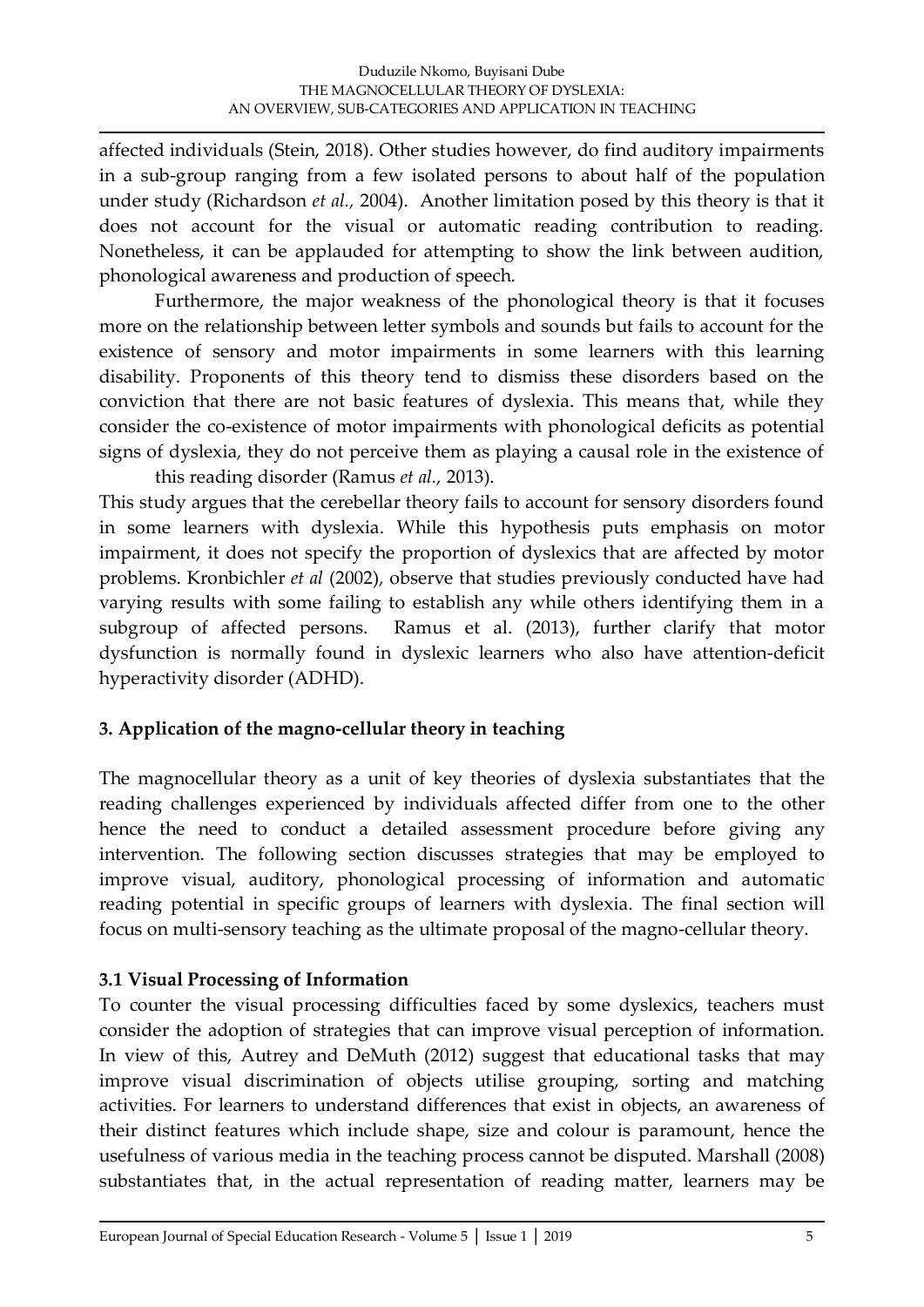guided through an analysis of how letters and words are formed and arranged to develop meaningful phrases. Furthermore, individuals with visual closure deficits may need to be afforded an opportunity to read new words or content, repeatedly, until mastery has been attained (Moustafa & Ghani, 2016). After a while, the same work may be presented with missing elements, for learners to complete as expected. Use of previously learnt knowledge as a base for mastering more complex content is also important because it does not only aid the memory of some dyslexic learners but further makes learning of new content easier. In this case, it implies using words already learnt to decode new ones (Press, 2012).

## **3.2 Auditory Processing of Information**

To meet the needs of dyslexic learners with auditory processing deficits, the significance of providing a least-restrictive learning environment that can enhance higher-order listening cannot be over-emphasised (Tallal, 2012). Furthermore, speech-sound training for those with difficulties in decoding information must be afforded by credible role models or teachers so that accurate demonstrations are presented (Moustafa & Ghani, 2016). Educational activities that improve symbol-sound association may also be helpful to dyslexics who experience sound blending problems or confusion with similarsounding words. In addition, Mather and Wendling (2012) emphasise the importance of teaching intonation during oral reading to learners who have flat, monotonic speech or have difficulties with rhythm. For those who demonstrate semantic difficulties, such as poor use and understanding of antonyms, categorizations, synonyms or homonyms, the teacher should directly teach these language aspects after identifying the individual needs. Above all, the adoption of teaching strategies that enhance auditory comprehension and memory, such as chunking, verbal chaining, mnemonics, rehearsal, paraphrasing and summarising may be beneficial to affected learners.

# **3.3 Phonological processing of information**

In meeting the needs of dyslexics with phonological processing difficulties, orthographic mastery must be stressed. Through this, words are processed as a unit rather than their individual component sounds to yield meaning. One significant aspect in this process is guiding learners towards phonologic mastery. In view of this, Birsh (2011) emphasises that, phonological awareness leads to the ability to look 'inside' words for syllables, rhymes, and individual sounds. This implies that, learners with dyslexia should be taught how to segment, blend, and manipulate syllables and sounds for effective reading. The phonics must also be taught through an explicit phonics instruction. This is an organised programme in which letter-sound correspondences are taught systematically (Berninger & Wolf, 2009). Also, in teaching decoding skills, the relevance of a systematic explicit instruction of linguistic awareness which encompasses phonological, orthographic, morphological awareness and phonics skills cannot be disputed.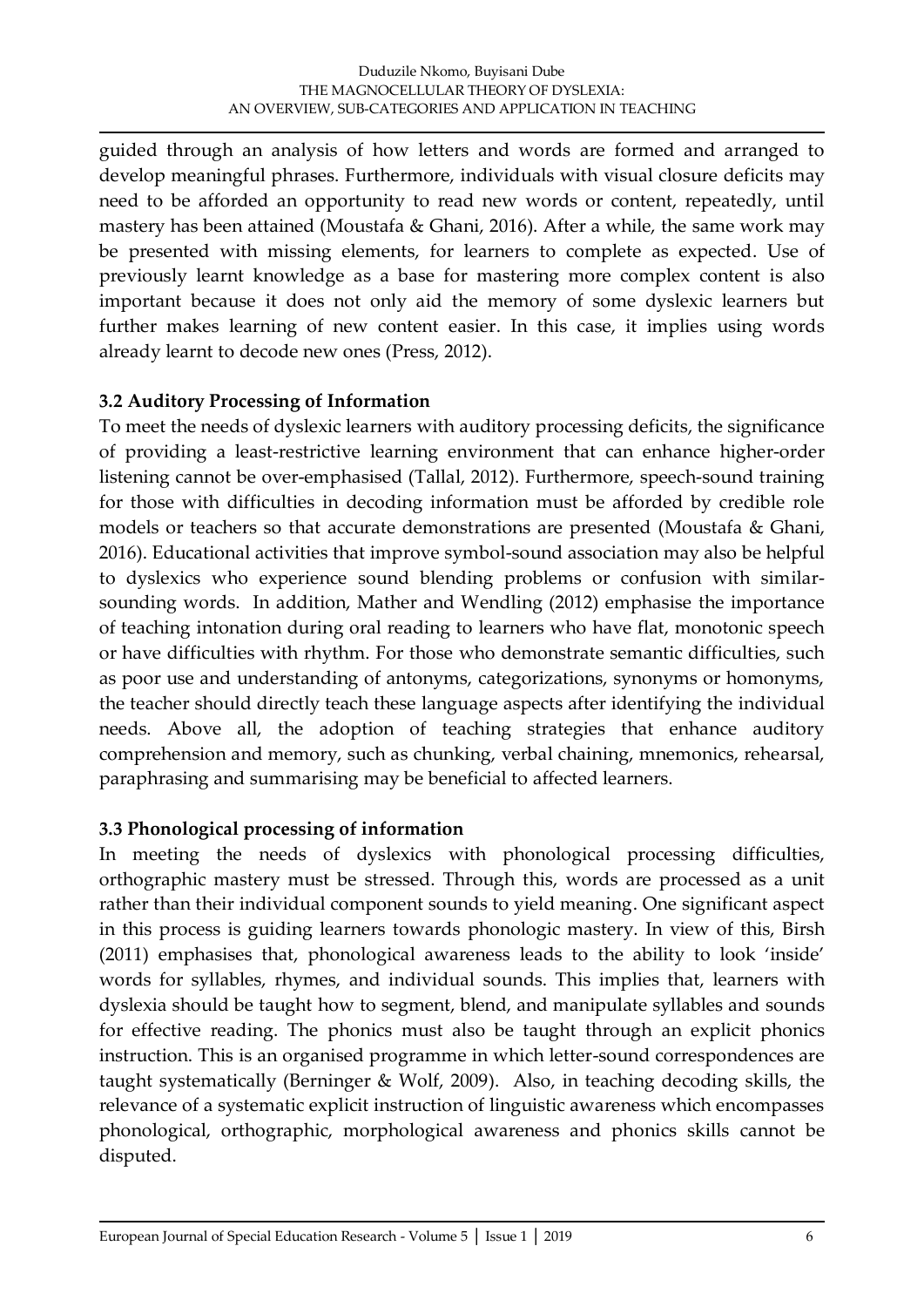#### **3.4 Automatic word recognition and fluency training**

To meet the needs of learners with dyslexia who have poor automatic word recognition and fluency, Berninger and Wolf (2009), state that the development of accuracy in lettersound associations, is necessary. Affected learners may then be guided through the development of automaticity in single words then a combination of patterns may follow (Trezek & Hancock, 2013). Another strategy is giving reading tasks that match the reading potentials of learners. These should be carefully selected, so that the learner is not frustrated by being exposed to material that is too difficult for his capabilities. Chunking of text is also another way of improving automatic reading. This involves the breaking down of information into manageable units. Through this process, slow readers can focus on a reading task for a longer period before the introduction of more complex reading skills. Bexkens *et al.* (2014) also contend that dyslexics typically need more time to name the RAN items compared to their peers irrespective of the orthographic complexity of one's language. However, multiple readings of text may subsequently influence improvements in reading speed, accuracy, comprehension and expression, hence all these are categorised as aspects of automatisation.

#### **3.5 Multi-sensory teaching**

The magno-cellular theory, ultimately proposes the adoption of multi-sensory approaches in teaching learners with dyslexia. This involves making clear links amongst the visual, auditory, kinaesthetic and tactile senses (Marogna, 2012). Visual pathways rely on the sense of sight, the auditory on hearing while kinaesthetic hinges on feelings and touch (Moats & Dakin, 2008). The visual method focuses on assisting learners to identify and differentiate letters and words while in the auditory method, there are trained to identify the auditory sounds and gradually match letters with specific sounds. Furthermore, in using the sense of touch, learners are assisted to use their hands to mould or write certain symbols or letters (Moustafa & Ghani, 2016). This implies that, learners with dyslexia can learn better by remembering the letters if they see, produce, pronounce, and write them. It can therefore, be concluded that multisensory teaching builds on learners' strong sensory channels while developing the weaker ones.

#### **3.6 Presentation of learning content**

The strategies and techniques employed in delivering content to learners with dyslexia determine its level of mastery. Vaughn et al. (2012) suggest that the concepts taught must be systematically presented and this implies breaking down complex skills into smaller, manageable units of learning. Birsh (2011) further suggests the adoption of cumulative instruction in which the aspects of a new lesson are developed from learners' knowledge or concepts previously learnt. Presentation of content must also be explicit. This means that the teacher must ensure the provision of detailed explanations and demonstrations in the process of teaching and learning (Moats & Dakin, 2008; Vaughn *et al.,* 2012). Use of relevant media may also improve the effectiveness of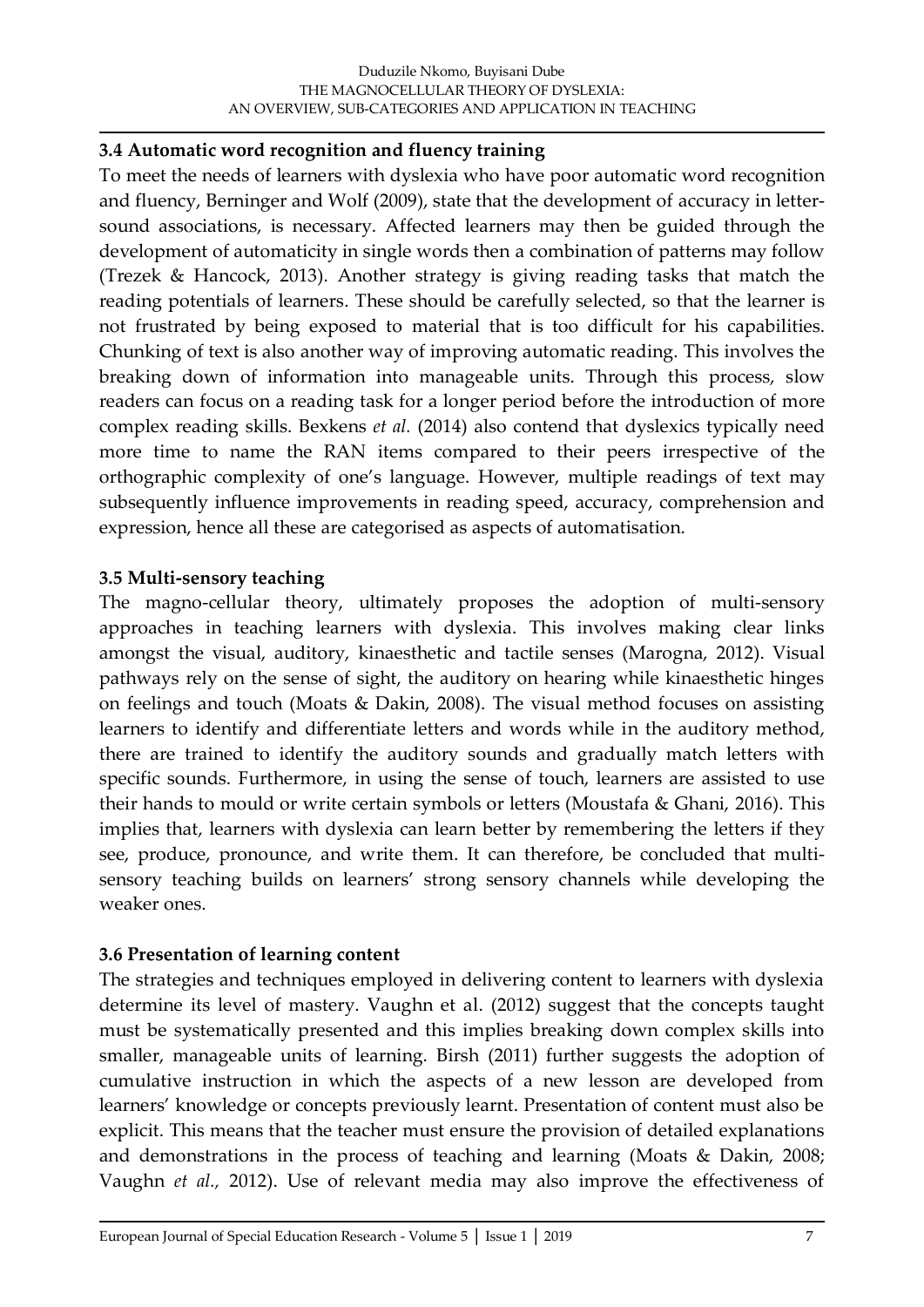illustrations availed. In addition, the presented content must meet the specific needs of learners. This relates to individualised instruction. Above all, lessons delivered must be learner-centred. Kasim (2014) contends that, this approach acknowledges the teacher as a facilitator of learning and values every learner's voice as central to the entire learning process. This strategy also improves learner motivation, peer interaction, confidence, responsibility and active participation while reducing disruptive behaviour.

# **4. Conclusion**

The magnocellular theory offers one of the best approaches in the education and inclusion of learners with dyslexia because through its sub-categories, the nature and causes of this learning disability are explained in detail. Variations and types of dyslexia are also exposed. The challenges faced, diverse needs and potentials of learners affected are consequently deliberated upon. This creates fertile ground for educators and other service providers to design and implement relevant intervention strategies.

#### **Acknowledgements**

We acknowledge the University of Venda Ethics Committee for granting ethical clearance for this study and Dr T. Khoza for editing the paper professionally.

## **About the Author(s)**

**Duduzile Nkomo**, PhD, is attached to the School of Education at University of Venda. Her research is focused on inclusion of learners with disability, reading development, transition of learners in education, programmes for learners with dyslexia and community-based rehabilitation. She is also a reviewer of African Journal of Education in Rural Contexts.

**Buyisani Dube**, PhD, is a lecturer in the Department of Early Childhood Education at University of Mpumalanga. His research areas include reading, writing and literacy for beginners, parental involvement in education, action research and school improvement.

#### **Disclosure statement**

No potential conflict of interest declared in this study.

# **References**

- Autrey, S., and S. DeMuth (2012). *Processing Deficits, Specialized Instruction and Accommodations***.** IDEAS Conference St: Simons Island.
- Benasich, A. A., and R. H. Fitch (2012). *Developmental Dyslexia Early Precursors, Neurobehavioral Markers, and Biological Substrates*. Baltimore: Brookes Publishing.
- Bell, L., and H. Stevenson (2006). *Education Policy: Process, Themes, and Impact.* Oxford: Routledge.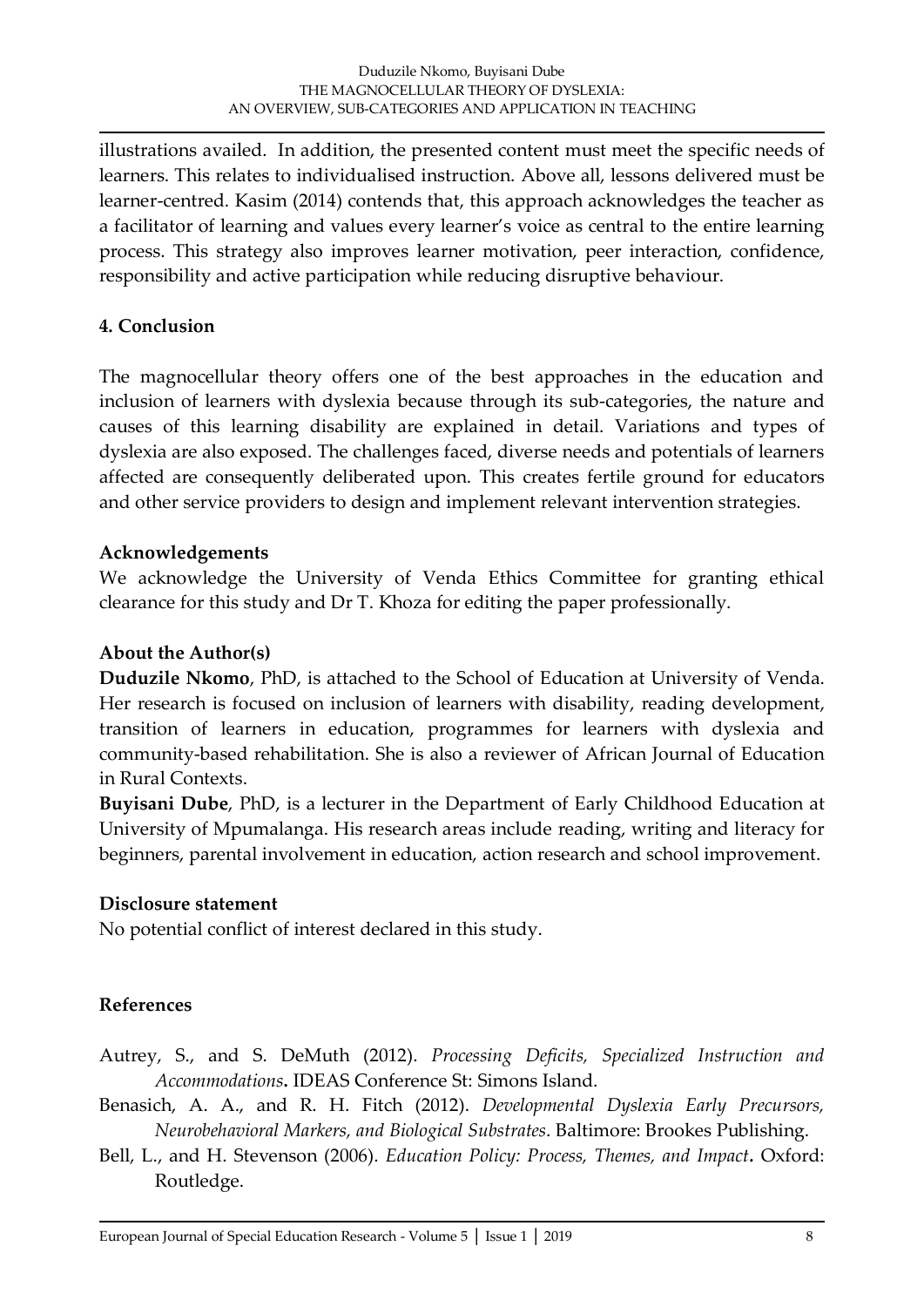- Berninger, V. W., and B. Wolf (2009). *Teaching students with dyslexia and dysgraphia lessons from teaching and science.* Baltimore: Paul H. Brookes Publishing.
- Bexkens, A., J. Tijms., and W. Van den Wildenberg (2014). *Rapid automatized naming (RAN) in children with dyslexia: Is inhibition involved?* Paper presented at the 7th BDA International Dyslexia Conference: Harrogate.
- Birsh, J. R. (2011). *Connecting research and practice: Multisensory teaching of basic language skills*. 3rd ed. Baltimore, MD: Paul H. Brookes Publishing.
- Clark, D. L., N. N. Boutros, and F. M. Mendez (2010). *The Brain and Behavior: An Introduction to Behavioral Neuroanatomy.* Cambridge: Cambridge University Press.
- Cylak, E. (2010). The Studies about Phonological Deficit Theory in Children with Developmental Dyslexia: Review. *American Journal of Neuroscience* 1 (1): 1-12.
- D' Angelo, E., and S. Casali (2013). Seeking a Unified Framework for Cerebellar Function and Dysfunction: From Circuit Operations to Cognition. *Frontiers in Neural Circuits* 6 (16): 1-23.
- Dulude, L. (2012). Writing Systems, Phonemic Awareness, and Bilingualism: Crosslinguistic Issues in Dyslexia. *Journal of Cognitive Science* 7 (1): 1- 9.
- Fostick, L., S. Bar-El, and R. Ram-Tsur (2012). Auditory temporal processing and working memory: Two independent deficits for dyslexia. Psychology Research 2 (5): 308-318.
- Kamala, R. (2014). Multisensory Approach to Reading Skills of Dyslexic Students. *IOSR Journal of Humanities and Social Science* 19 (5): 32-34
- Kasim, T. S. A. T. (2014). Teaching Paradigms: An Analysis of Traditional and Student-Centred Approaches. *Journal of Usuluddin* 40: 199-218.
- Kranich, S., and G. Lupfer (2014). Evaluating the Magnocellular Deficit Theory of Dyslexia Using the Flash-Lag Effect. *Journal of Articles in Support of the Null Hypothesis* 10 (2): 83-92
- Marogna, V. (2012). *Dyslexia and Foreign Language Teaching: A Survey on the Implementation of Accommodations towards Dyslexia Learners*. Venezia: University of Venezia.
- Marshall, A. (2008). Dyslexia: Quick Fix or Hard Slog? Broomfield School Sabbatical Report.
- Mather, N., and B, Wendling (2012). Essentials of dyslexia assessment and intervention. Hoboken, NJ: John Wiley & Sons.
- Moats, L. C., and K. E. Dakin (2008). Basic facts about dyslexia and other reading problems. Baltimore, MD: The International Dyslexia Association.
- Mohammedsiraj, H. (2015). *The Practices of Instructional Supervision in Government Preparatory Schools of Arsi Zone, Oromia Regional State.* Haramaya: Haramaya University.
- Moustafa, A., and M. Z. Ghani (2016). The Effectiveness of a Multi-sensory Approach in Improving Letter-sound Correspondence among Mild Intellectually Disabled Students in State of Kuwait. *Journal of Education and Practice* 7 (32): 151-156.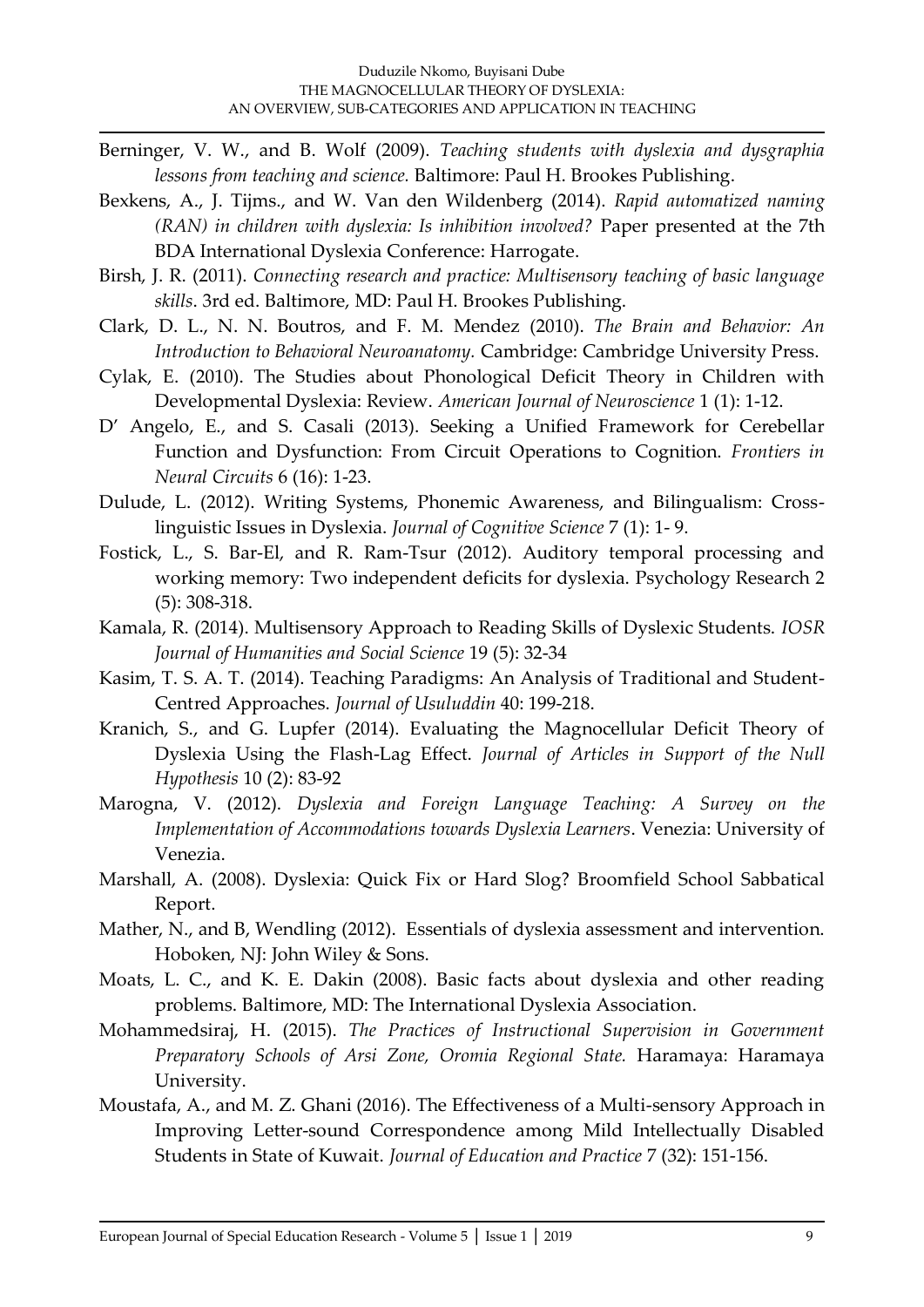- Press, L. J. (2012). *Historical Perspectives on Auditory and Visual Processing.* Family Eye care Associates: New Jersey.
- Prestes, M. R. D., and M. A. G. Feitosa (2015). Theories of Dyslexia: Support by Changes in Auditory perception. *PsicologiaTeoria and Pesquisa* 32 (24): 1-9.
- Ramus, F. 2004. Neurobiology of Dyslexia: A reinterpretation of the data, *Trends in Neurosciences*, 27 (12): 722-726.
- Ramus, R., C. R. Marshall, S. Rosen, and K. J. Heather (2013). Phonological Deficits in Specific Language Impairment and Developmental Dyslexia: Towards a Multidimensional Model. *Brain*, 13 (6): 630–645.
- Richardson, U., J. M. Thomson, S. K. Scott, and U. Goswami (2004). Auditory Processing Skills and Phonological Representation in Dyslexic Children. *Dyslexia* 10 (3): 215– 233
- Ritchey, K. D., andJ. L. Goeke (2006). Orton-Gillingham and Orton-Gillingham-Based Reading Instruction: A Review of the Literature. *The Journal of Special Education* 40 (3): 171-183.
- Stein, J. F. (2018). The Magnocellular Theory of Developmental Dyslexia. *Dyslexia,* 7 (1): 12-36.
- Swanson, H. L., K. R. Harris, and S. Graham (2013). *Handbook of Learning Disabilities*. Riverside: Guilford Press.
- Tallal, P. (2012). Improving Neural Response to Sound Improves Reading. *PNAS*, 109 (41): 16406–16407
- Trezek, B. J., and G. R. Hancock (2013). Implementing Instruction in the Alphabetic Principle within a Sign Bilingual Setting. *Journal of Deaf Studies and Deaf Education* 18 (3): 391-408.
- Vaughn, S., J. J. Wanzek, C. S. Murray, G. Roberts (2012). Intensive interventions for students struggling in reading and mathematics: A practice guide. Portsmouth, NH: RMC Research Corporation, Center on Instruction.
- Woollams, A. M. (2014). *Connectionists Neuropsychology: Uncovering Ultimate Causes of Acquired Dyslexia.* Manchester: Royal Society Publishing.